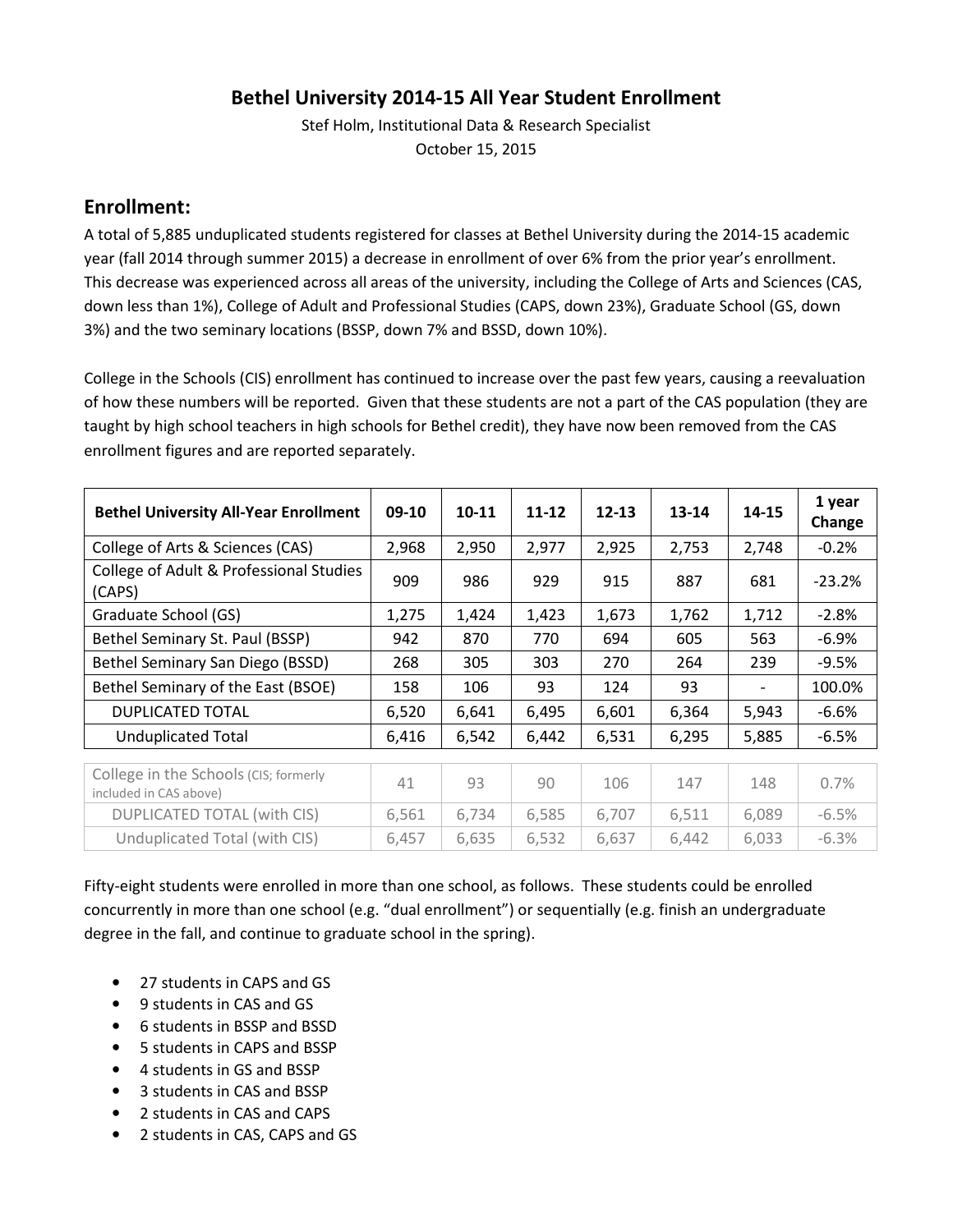Total duplicated enrollment at Bethel University for 2014-15 was 5,943. (This counts each student once for each school in which they were enrolled).

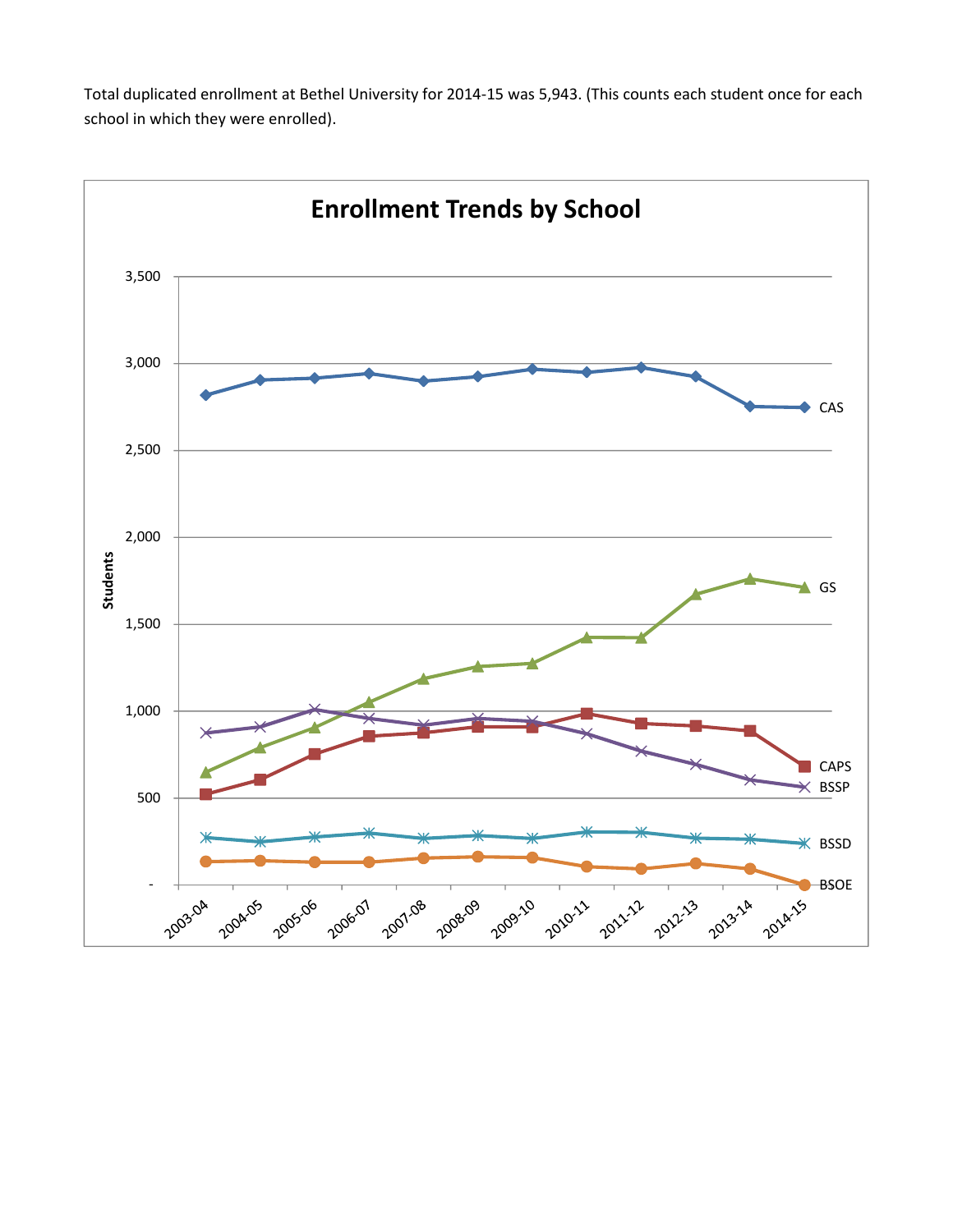## **Gender:**

Gender balance for 2014-15 changed to 60.6% female, up from 59.6% female the year before. While most schools remained relatively stable in terms of gender balance, GS females increased from 64.6% of the population to 66.9%, BSSD females continued to increase from 42.0% of the population to 42.3% and BSSP females continued to decline from 36.5% of the population to 34.6%.



## **Age:**

CAS continues to maintain a median age of 20, with about 96% of students being under the age of 25. Median ages for the remainder of the schools remain in the mid-30's, with the median at BSSD remaining at 33, making it the site with the second youngest population after CAS.

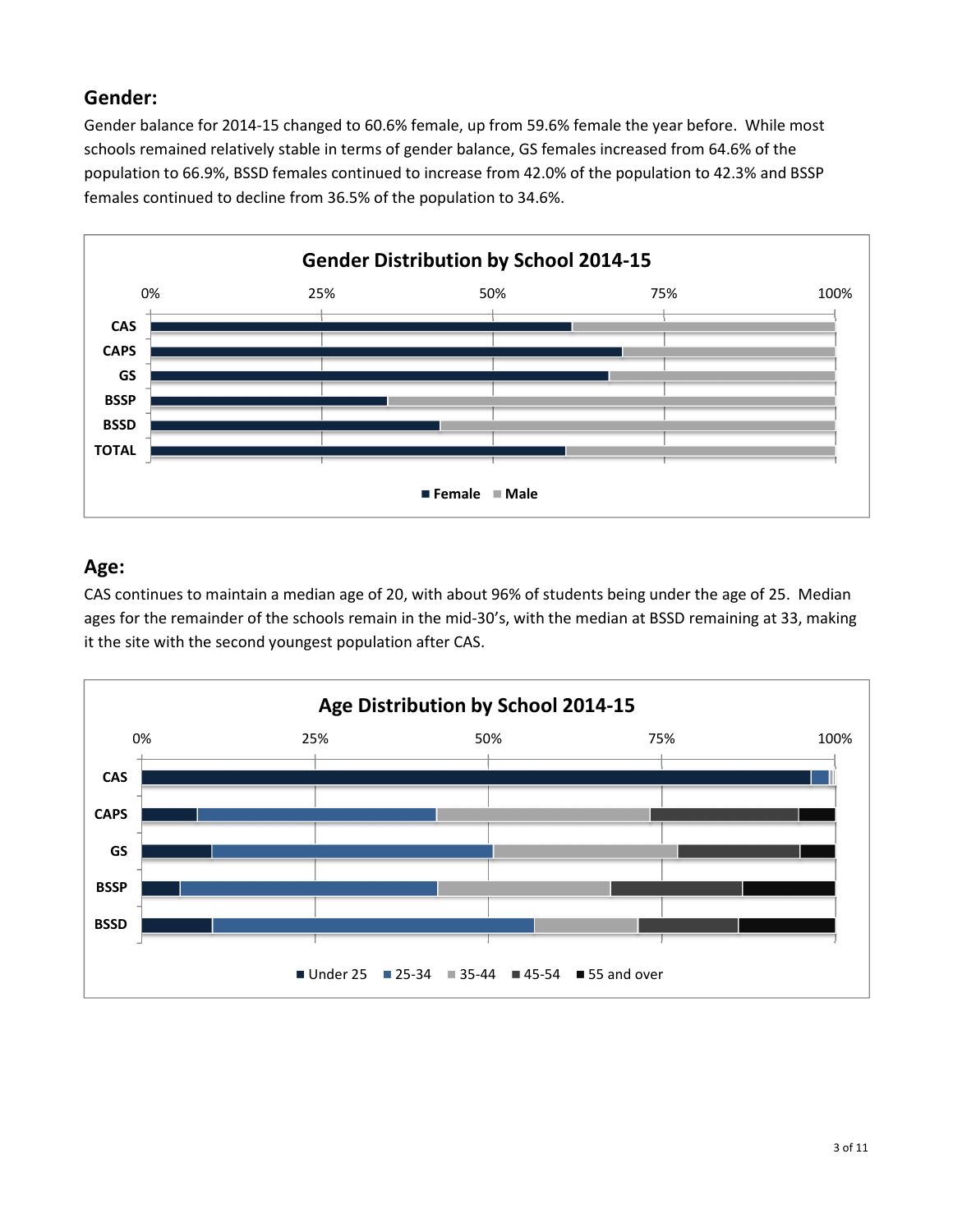## **Race/Ethnicity:**

The percent of students of color at all Bethel schools increased in 2014-15 to a new high of 17.3% of students with a known race/ethnicity (excluding non-resident aliens). This is the seventh straight year of incremental increases in this percentage.



The overall increase in racial and ethnic diversity at the university (excluding non-resident aliens) was driven by increases in BSSP (up from 15.6% to 20.5%), BSSD (up from 39.5% to 43.6%), CAPS (up from 29.6% to 33.3%) and GS (up from 15.5% to 17.5%). CAS diversity continued a pattern of slow increases, growing from 9.8% to 10.6%.

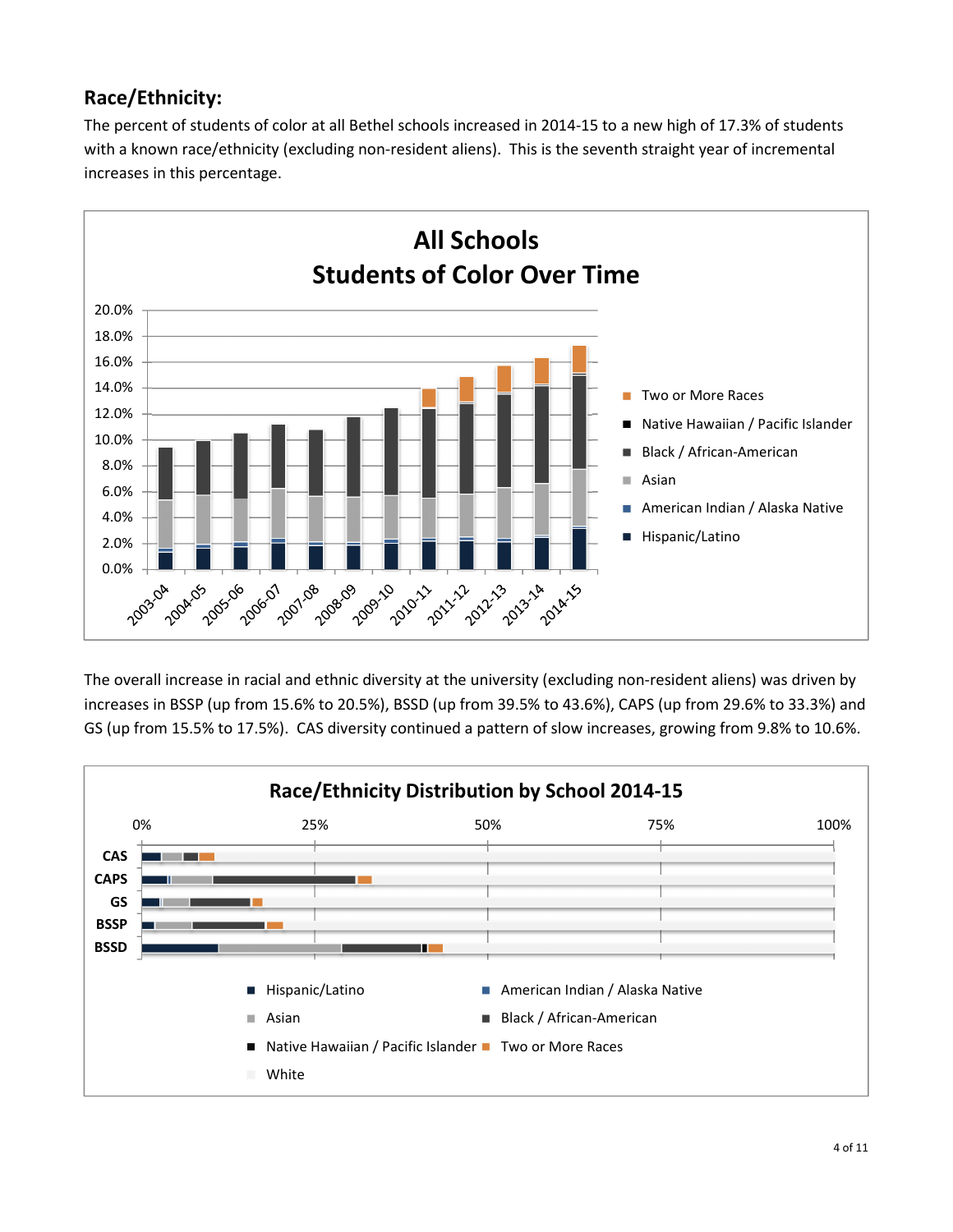## **Credit Levels:**

 $\overline{a}$ 

Total registered credits for the entire university fell 4.6% from the prior year. GS saw increases in total registered credits and also saw the average credit level per student increase from 12.6 to 13.7, while the other schools saw declines. CAPS experienced a 23% decrease in enrollment, as well as a decrease of 17.1 to 16.6 in the average credit level per student. In CAS, the decline in registered credits was driven primarily by lower enrollment, with average credits per student remaining stable. BSSP's median credit level increased from 12 to 13 however the overall enrollment was 6.9% lower than the previous year. BSSD saw median credit levels per student remain the same indicating the decrease in overall credits was due to the 9.5% decrease in enrollment.<sup>\*</sup> The closing of BSOE in combination with a lower headcount at BSSP and BSSD created a significant reduction in overall credits at the seminary locations.



<sup>\*</sup> Note: for comparison purposes, quarter credits used prior to 2013-14 in the seminary have been converted to semester equivalents.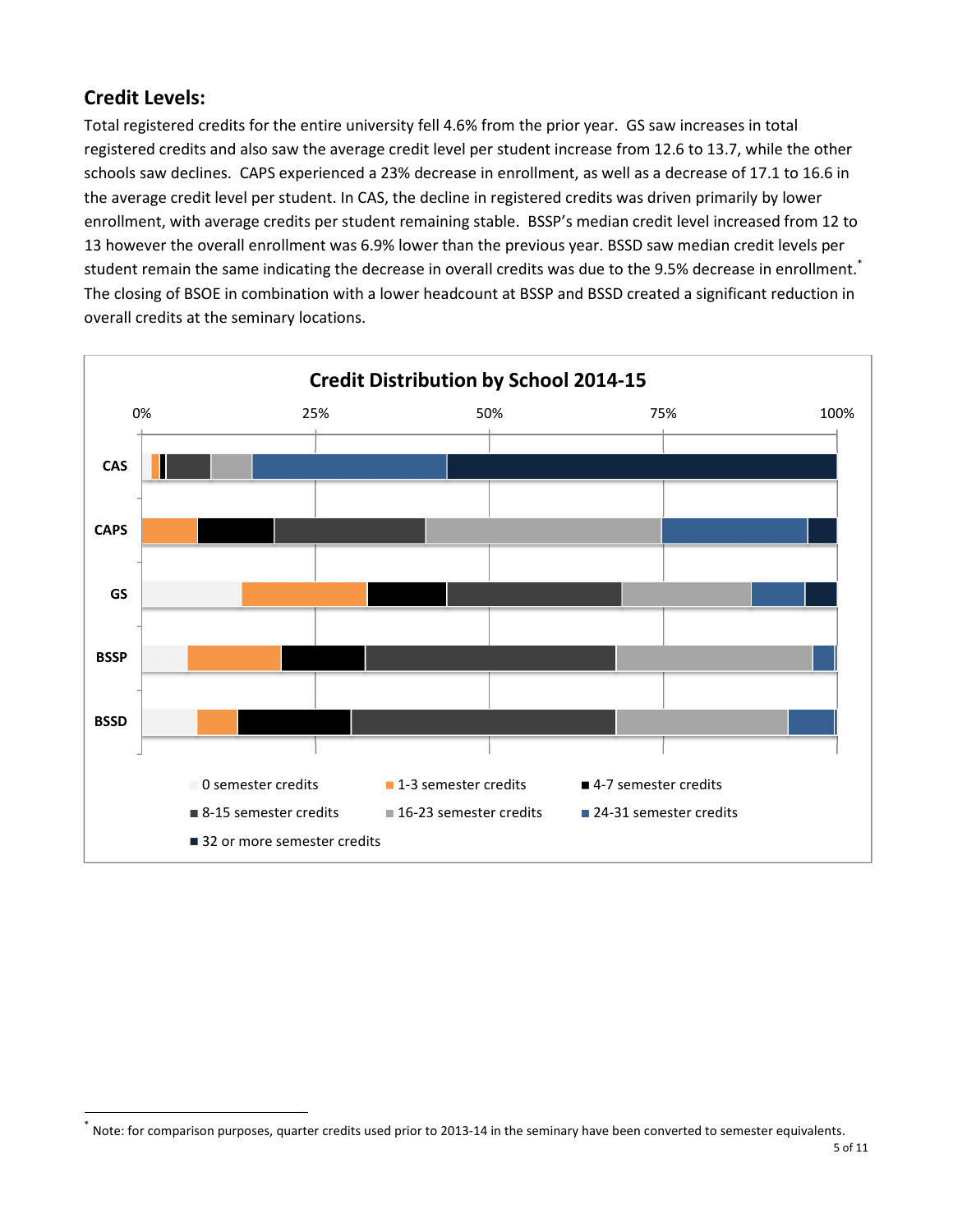## **State and Country:**

In 2014-15, Bethel University enrolled students from 49 states (all except Hawaii), the District of Columbia, and 21 foreign countries. The state with the largest contingent of Bethel students continues to be Minnesota (76.8% of all enrollment), followed by California (4.4%), Wisconsin (4%), Illinois (2.5%), and Iowa (1.7%), with similar percentages to prior years in these states.



#### **Marital Status:**

Marital status is no longer thoroughly collected and recorded for a majority of Bethel University students with many unknown statuses in CAPS and GS, and an increasing number of unknowns in CAS. Detail can be found in the appendix of this report.

#### **Denomination:**

The percentage of Bethel University students affiliated with Converge Worldwide dropped slightly more than one percentage point from the prior year, from 13.7% to 12.8% in 2014-15. This continues a 7-year trend downward from nearly 25% in 2007-08. Affiliation with Lutheran denominations has now surpassed that of Converge Worldwide, with 15.5% identifying as Lutheran.

#### **Note:**

Additional data and graphs for all of the above categories, including longitudinal data back to the 2003-04 academic year, is in a separate Excel document, available upon request.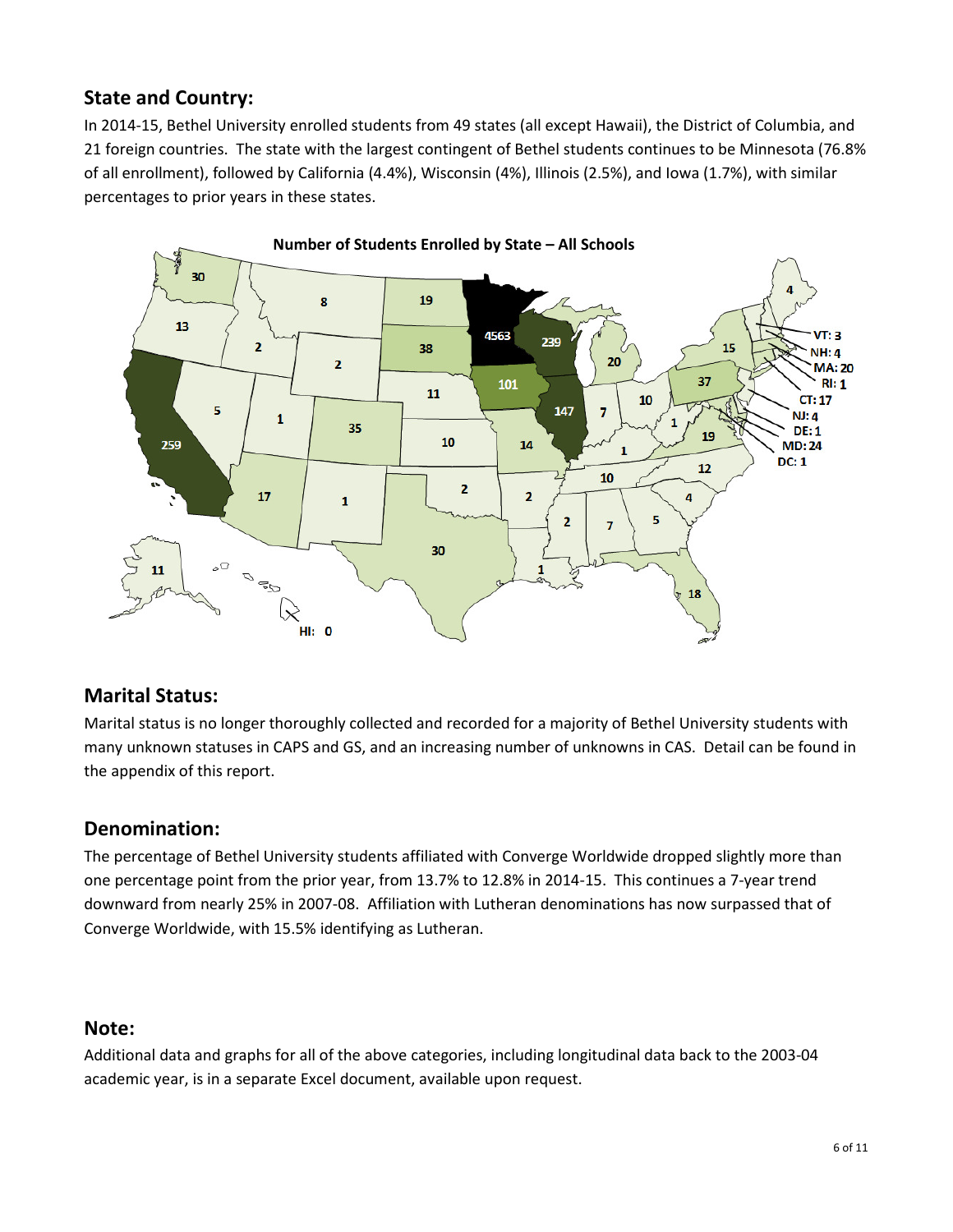# **Appendix – Data Detail for 2014-15:**

|                         | <b>CAS</b> | <b>CAPS</b> | GS   | <b>BSSP</b> | <b>BSSD</b> | <b>TOTAL</b> |  |
|-------------------------|------------|-------------|------|-------------|-------------|--------------|--|
|                         |            |             |      |             |             |              |  |
| <b>TOTAL Enrollment</b> | 2748       | 681         | 1712 | 563         | 239         | 5943         |  |
|                         |            |             |      |             |             |              |  |
| <b>TOTAL Enrollment</b> |            |             |      |             |             |              |  |
| <b>Unduplicated</b>     |            |             |      |             |             | 5885         |  |

|                  | <b>CAS</b>  |             |        |             |             |              |  |
|------------------|-------------|-------------|--------|-------------|-------------|--------------|--|
| <b>GENDER</b>    | (minus CIS) | <b>CAPS</b> | GS     | <b>BSSP</b> | <b>BSSD</b> | <b>TOTAL</b> |  |
| Female           | 1691        | 469         | 1146   | 195         | 101         | 3602         |  |
| Percent of Total | 61.54%      | 68.87%      | 66.94% | 34.64%      | 42.26%      | 60.61%       |  |
| Male             | 1057        | 212         | 566    | 368         | 138         | 2341         |  |
| Percent of Total | 38.46%      | 31.13%      | 33.06% | 65.36%      | 57.74%      | 39.39%       |  |
|                  |             |             |        |             |             |              |  |
| <b>TOTAL</b>     | 2748        | 681         | 1712   | 563         | 239         | 5943         |  |

|                       | <b>CAS</b>   |             |      |             |             |              |       |
|-----------------------|--------------|-------------|------|-------------|-------------|--------------|-------|
| <b>MARITAL STATUS</b> | (minus CIS)  | <b>CAPS</b> | GS   | <b>BSSP</b> | <b>BSSD</b> | <b>TOTAL</b> |       |
| Single                | 1571         | 48          | 170  | 89          | 94          | 1972         | 67.9% |
| Married               | 113          | 61          | 280  | 317         | 120         | 891          | 30.7% |
| Divorced/Separated    | 1            | 7           | 9    | 11          | 11          | 39           | 1.3%  |
| Widowed               | $\mathbf{0}$ |             | 1    | $\Omega$    |             | 4            | 0.1%  |
|                       |              |             |      |             |             |              |       |
| <b>TOTAL Known</b>    | 1685         | 117         | 460  | 417         | 227         | 2906         |       |
| Unknown               | 1063         | 564         | 1252 | 146         | 12          | 3037         |       |

| AGE (as of Jan 1,<br>2015) | <b>CAS</b><br>(minus CIS) | <b>CAPS</b> | GS   | <b>BSSP</b> | <b>BSSD</b> | <b>TOTAL</b> |       |
|----------------------------|---------------------------|-------------|------|-------------|-------------|--------------|-------|
| Mean                       | 20.4                      | 37.8        | 36.2 | 39.6        | 37.5        | 29.8         |       |
| Median                     | 20                        | 37          | 34   | 38          | 33          | 25           |       |
|                            |                           |             |      |             |             |              |       |
| Under 25                   | 2646                      | 54          | 171  | 31          | 24          | 2926         | 49.6% |
| 25-34                      | 73                        | 232         | 685  | 207         | 109         | 1306         | 22.1% |
| 35-44                      | 15                        | 207         | 448  | 139         | 35          | 844          | 14.3% |
| 45-54                      | 6                         | 144         | 298  | 106         | 34          | 588          | 10.0% |
| 55 and over                | 4                         | 36          | 87   | 75          | 33          | 235          | 4.0%  |
|                            |                           |             |      |             |             |              |       |
| <b>TOTAL Known age</b>     | 2744                      | 673         | 1689 | 558         | 235         | 5899         |       |
| Unknown                    | 4                         | 8           | 23   | 5           | 4           | 44           |       |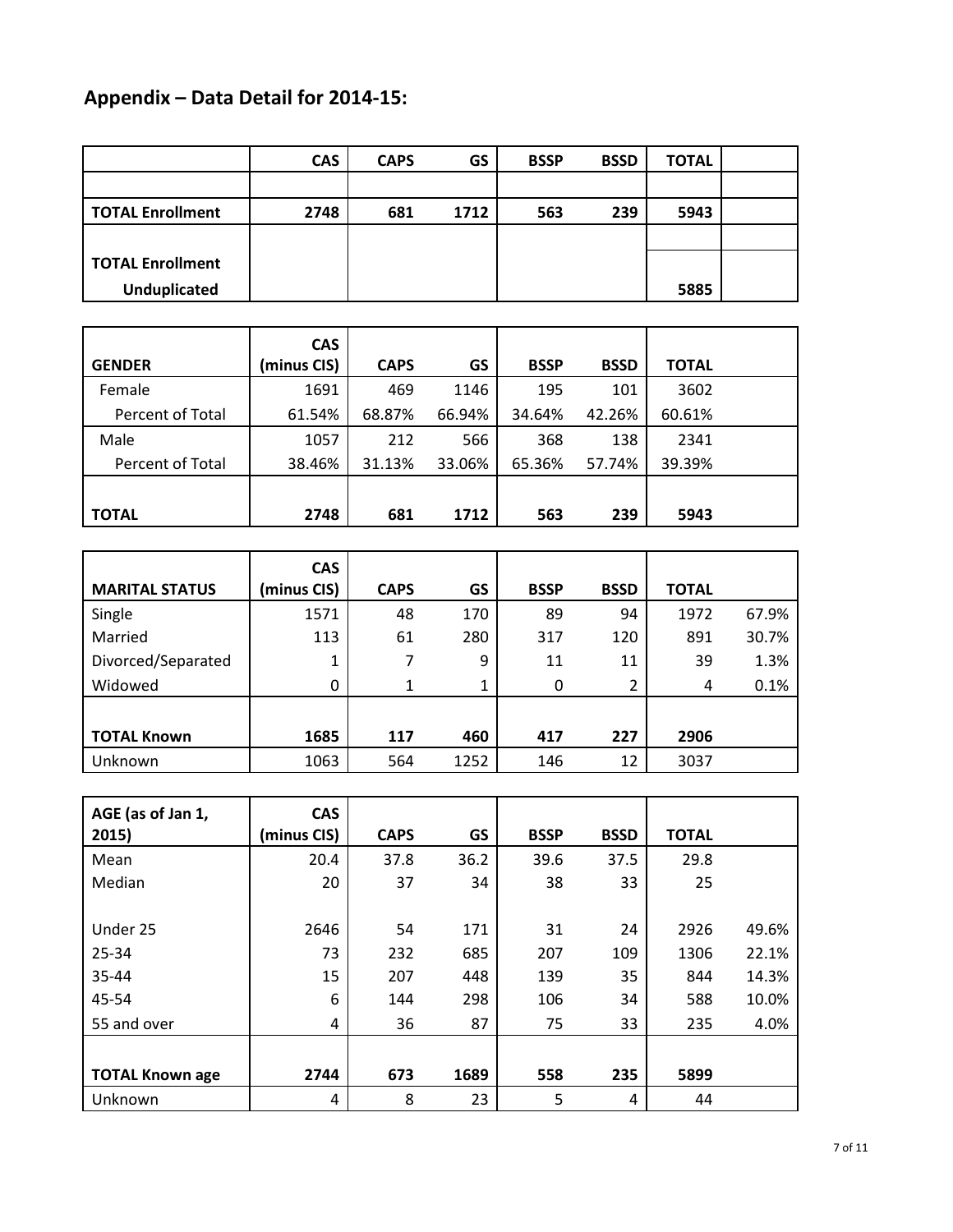|                                 | <b>CAS</b>  |             |             |                |                  |              |       |
|---------------------------------|-------------|-------------|-------------|----------------|------------------|--------------|-------|
| <b>DENOMINATION</b>             | (minus CIS) | <b>CAPS</b> | GS          | <b>BSSP</b>    | <b>BSSD</b>      | <b>TOTAL</b> |       |
| Converge Worldwide (BGC)        | 331         | 25          | 132         | 93             | 21               | 602          | 12.8% |
| Other Baptist (sub total)       | 327         | 44          | 71          | 61             | 25               | 528          | 11.2% |
| American                        | 78          | 18          | 22          | 18             | 5                | 141          | 3.0%  |
| Conservative                    | 29          | 8           | 5           | 11             | 0                | 53           | 1.1%  |
| G.A.R.B                         | 1           | 0           | 0           | 0              | 2                | 3            | 0.1%  |
| Independent                     | 33          | 3           | 15          | 10             | 3                | 64           | 1.4%  |
| North American                  | 16          | 4           | 4           | 1              | 0                | 25           | 0.5%  |
| Other                           | 154         | 4           | 12          | 12             | 7                | 189          | 4.0%  |
| Southern                        | 16          | 7           | 13          | 9              | 8                | 53           | 1.1%  |
| Assembly of God                 | 97          | 27          | 45          | 25             | 13               | 207          | 4.4%  |
| Catholic                        | 141         | 60          | 191         | $\overline{2}$ | 1                | 395          | 8.4%  |
| Christian & Missionary Alliance | 77          | 8           | 24          | 27             | 4                | 140          | 3.0%  |
| Covenant                        | 147         | 13          | 33          | 37             | $\mathbf 0$      | 230          | 4.9%  |
| <b>Evangelical Free</b>         | 325         | 25          | 73          | 29             | 6                | 458          | 9.7%  |
| Lutheran                        | 393         | 81          | 210         | 44             | 3                | 731          | 15.5% |
| Mennonite                       | 4           | $\mathbf 0$ | 1           | $\overline{2}$ | $\boldsymbol{0}$ | 7            | 0.1%  |
| Methodist                       | 36          | 14          | 30          | 11             | 5                | 96           | 2.0%  |
| Non-Denominational              | 383         | 15          | 21          | 48             | 83               | 550          | 11.7% |
| Presbyterian                    | 44          | 1           | 16          | 9              | 17               | 87           | 1.8%  |
| <b>Other Protestant</b>         | 290         | 85          | 152         | 97             | 48               | 672          | 14.3% |
| Jewish                          | 3           | $\mathbf 0$ | $\mathbf 0$ | $\mathbf 0$    | $\mathbf 0$      | 3            | 0.1%  |
| <b>Buddhist</b>                 | 0           | 1           | 0           | $\mathbf 0$    | 0                | 1            | 0.0%  |
| <b>TOTAL Known Denomination</b> | 2598        | 399         | 999         | 485            | 226              | 4707         |       |
| Unknown                         | 150         | 282         | 713         | 78             | 13               | 1236         |       |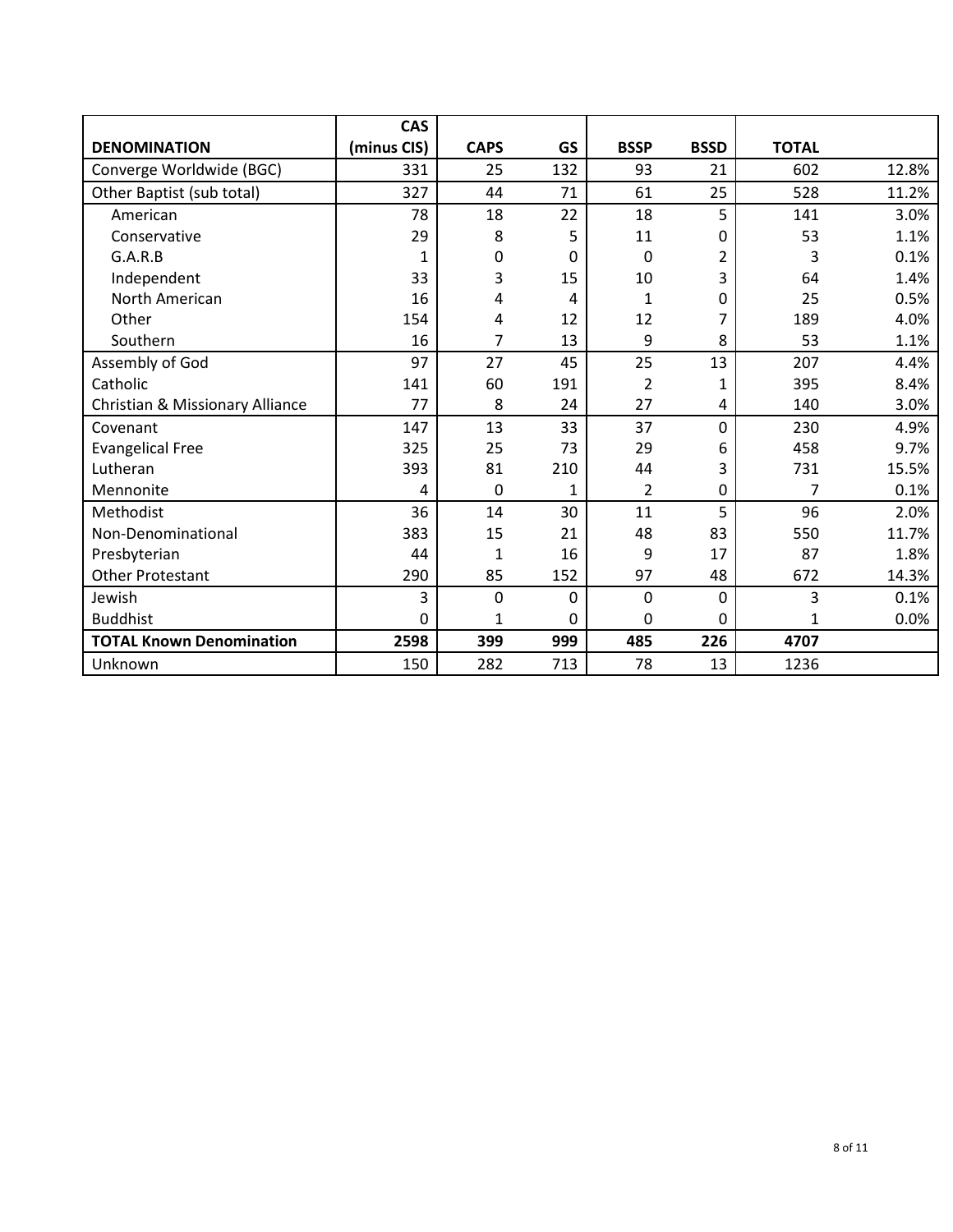|                                    | <b>CAS</b>  |             |       |             |             |              |       |
|------------------------------------|-------------|-------------|-------|-------------|-------------|--------------|-------|
| <b>RACE/ETHNICITY</b>              | (minus CIS) | <b>CAPS</b> | GS    | <b>BSSP</b> | <b>BSSD</b> | <b>TOTAL</b> |       |
| Hispanic/Latino                    | 78          | 24          | 41    | 10          | 25          | 178          | 3.1%  |
| American Indian / Alaska Native    |             | 3           | 5     | 0           | 0           | 9            | 0.2%  |
| Asian                              | 83          | 38          | 61    | 28          | 40          | 250          | 4.4%  |
| Black / African-American           | 61          | 131         | 136   | 55          | 26          | 409          | 7.2%  |
| Native Hawaiian / Pacific Islander |             |             | 3     |             | 2           | 8            | 0.1%  |
| Two or More Races                  | 64          | 14          | 24    | 13          | 5           | 120          | 2.1%  |
| Non-Resident Alien                 | 9           | 6           | 41    | 15          | 6           | 77           | 1.3%  |
| Sub-Total                          | 297         | 217         | 311   | 122         | 104         | 1051         | 18.4% |
| White                              | 2428        | 422         | 1269  | 414         | 127         | 4660         | 81.6% |
| <b>TOTAL Known Ethnicity</b>       | 2725        | 639         | 1580  | 536         | 231         | 5711         |       |
| Percent of Color/International     | 10.9%       | 34.0%       | 19.7% | 22.8%       | 45.0%       | 18.4%        |       |
|                                    |             |             |       |             |             |              |       |
| Unknown                            | 23          | 42          | 132   | 27          | 8           | 232          |       |

| <b>ENROLLMENT</b>                                                                                       | <b>CAS</b><br>(minus CIS) | <b>CAPS</b> | GS    | <b>BSSP</b> | <b>BSSD</b> | <b>TOTAL</b> |  |
|---------------------------------------------------------------------------------------------------------|---------------------------|-------------|-------|-------------|-------------|--------------|--|
| <b>Total Registered Semester Credits</b><br>for Year (Quarter Credits<br>converted to Semester Credits) | 81970                     | 11262       | 20099 | 6672        | 2716        | 122719       |  |
| <b>Median Credit Load</b>                                                                               | 32                        | 18          | 12    | 12          | 13          | 19           |  |
| Avg. per enrolled student                                                                               | 30.2                      | 16.6        | 13.7  | 12.4        | 13.7        | 20.0         |  |

| Number of students who<br>registered for: | <b>CAS</b><br>(minus CIS) | <b>CAPS</b> | <b>GS</b> | <b>BSSP</b> | <b>BSSD</b> | Duplicated | Unduplicated |
|-------------------------------------------|---------------------------|-------------|-----------|-------------|-------------|------------|--------------|
| 32 or more semester credits               | 1542                      | 29          | 80        |             | Ŧ.          | 1654       | 1647         |
| 24-31                                     | 769                       | 143         | 132       | 18          | 16          | 1078       | 1067         |
| 16-23                                     | 163                       | 231         | 318       | 159         | 59          | 930        | 919          |
| $8 - 15$                                  | 177                       | 148         | 431       | 203         | 91          | 1050       | 1028         |
| $4 - 7$                                   | 26                        | 75          | 196       | 68          | 39          | 404        | 400          |
| $1 - 3$                                   | 34                        | 55          | 310       | 76          | 14          | 489        | 486          |
| 0                                         | 37                        | 0           | 245       | 37          | 19          | 338        | 338          |
| <b>TOTAL</b>                              | 2748                      | 681         | 1712      | 563         | 239         | 5943       | 5885         |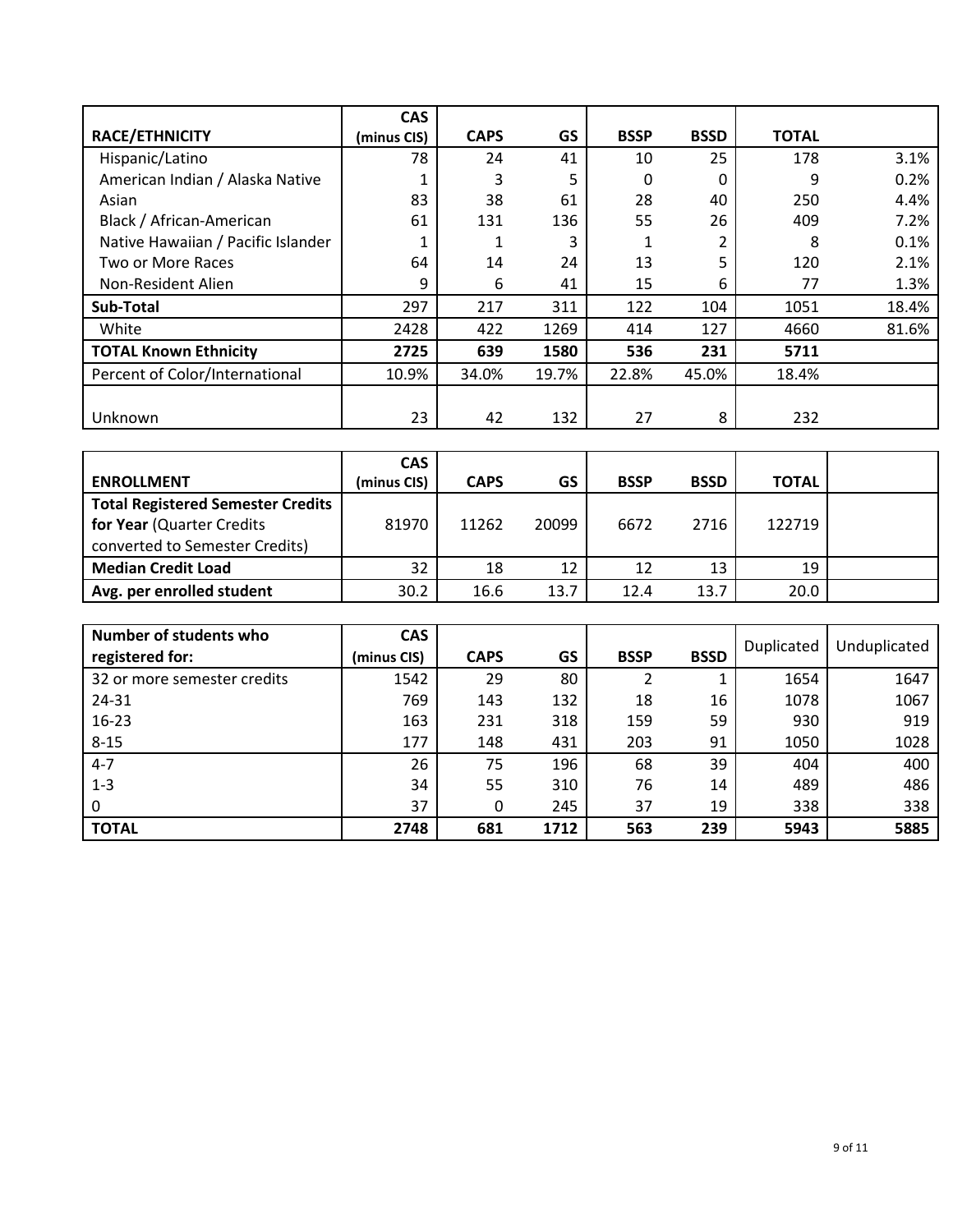| <b>STATE</b>                  | CAS            |              | <b>CAPS</b>    |        | GS                  |              | <b>BSSP</b>         |              | <b>BSSD</b>    |        | <b>TOTAL</b>   |              |
|-------------------------------|----------------|--------------|----------------|--------|---------------------|--------------|---------------------|--------------|----------------|--------|----------------|--------------|
| Alabama                       | $\mathbf 1$    | 0.0%         |                |        | $\mathbf{1}$        | 0.1%         | 5                   | 0.9%         |                |        | $\overline{7}$ | 0.1%         |
| Alaska                        | $\overline{7}$ | 0.3%         |                |        | $\mathbf{1}$        | 0.1%         | 3                   | 0.5%         |                |        | 11             | 0.2%         |
| Arizona                       | 6              | 0.2%         | $\overline{2}$ | 0.3%   | 8                   | 0.5%         | $\mathbf 1$         | 0.2%         |                |        | 17             | 0.3%         |
| Arkansas                      |                |              |                |        |                     |              | $\overline{2}$      | 0.4%         |                |        | $\overline{2}$ | 0.0%         |
| California                    | 19             | 0.7%         | 5              | 0.7%   | 14                  | 0.8%         | 9                   | 1.6%         | 212            | 88.7%  | 259            | 4.4%         |
| Colorado                      | 22             | 0.8%         | $\mathbf{1}$   | 0.1%   | 9                   | 0.5%         | 3                   | 0.5%         |                |        | 35             | 0.6%         |
| Connecticut                   | $\overline{2}$ | 0.1%         |                |        | 3                   | 0.2%         | 11                  | 2.0%         | $\mathbf 1$    | 0.4%   | 17             | 0.3%         |
| D.C.                          |                |              |                |        |                     |              | $\mathbf{1}$        | 0.2%         |                |        | $\mathbf{1}$   | 0.0%         |
| Delaware                      |                |              |                |        | $\mathbf{1}$        | 0.1%         |                     |              |                |        | $\mathbf 1$    | 0.0%         |
| Florida                       | 5<br>3         | 0.2%<br>0.1% | $\overline{2}$ | 0.3%   | 7<br>$\overline{2}$ | 0.4%<br>0.1% | 4                   | 0.7%         |                |        | 18<br>5        | 0.3%<br>0.1% |
| Georgia<br>Hawaii             |                |              |                |        |                     |              |                     |              |                |        |                |              |
| Idaho                         |                |              |                |        |                     |              | $\overline{2}$      | 0.4%         |                |        | $\overline{2}$ | 0.0%         |
| Illinois                      | 108            | 3.9%         | $\mathbf 1$    | 0.1%   | 20                  | 1.2%         | 18                  | 3.2%         |                |        | 147            | 2.5%         |
| Indiana                       | $\mathbf{1}$   | 0.0%         |                |        | $1\,$               | 0.1%         | 5                   | 0.9%         |                |        | 7              | 0.1%         |
| lowa                          | 69             | 2.5%         | $\overline{2}$ | 0.3%   | $\overline{7}$      | 0.4%         | 22                  | 3.9%         | $\mathbf{1}$   | 0.4%   | 101            | 1.7%         |
| Kansas                        | 3              | 0.1%         |                |        | $1\,$               | 0.1%         | 5                   | 0.9%         | $\mathbf{1}$   | 0.4%   | 10             | 0.2%         |
| Kentucky                      | $\mathbf 1$    | 0.0%         |                |        |                     |              |                     |              |                |        | $\mathbf 1$    | 0.0%         |
| Louisiana                     | $\mathbf{1}$   | 0.0%         |                |        |                     |              |                     |              |                |        | $\mathbf{1}$   | 0.0%         |
| Maine                         |                |              |                |        | $\mathbf 1$         | 0.1%         | 3                   | 0.5%         |                |        | 4              | 0.1%         |
| Maryland                      | 4              | 0.1%         |                |        | $\mathbf 1$         | 0.1%         | 19                  | 3.4%         |                |        | 24             | 0.4%         |
| Massachusetts                 | $\mathbf 1$    | 0.0%         |                |        | 3                   | 0.2%         | 15                  | 2.7%         | $\mathbf{1}$   | 0.4%   | 20             | 0.3%         |
| Michigan                      | 8              | 0.3%         |                |        | 6                   | 0.4%         | 6                   | 1.1%         |                |        | 20             | 0.3%         |
| Minnesota                     | 2212           | 80.5%        | 625            | 91.8%  | 1406                | 82.1%        | 320                 | 56.8%        |                |        | 4563           | 76.8%        |
| Mississippi                   | $\mathbf 1$    | 0.0%         |                |        | $1\,$               | 0.1%         |                     |              |                |        | $\overline{2}$ | 0.0%         |
| Missouri                      | 6              | 0.2%         | $\overline{2}$ | 0.3%   | 3                   | 0.2%         | 3                   | 0.5%         |                |        | 14             | 0.2%         |
| Montana                       | 6              | 0.2%         |                |        | 2                   | 0.1%         |                     |              |                |        | 8              | 0.1%         |
| Nebraska                      | 8              | 0.3%         | $\mathbf 1$    | 0.1%   | $\mathbf 1$         | 0.1%         | $\mathbf{1}$        | 0.2%         |                |        | $11\,$         | 0.2%         |
| Nevada                        |                |              | $\mathbf{1}$   | 0.1%   | 3                   | 0.2%         | $\mathbf 1$         | 0.2%         |                |        | 5              | 0.1%         |
| New Hampshire                 |                |              |                |        | $\overline{2}$      | 0.1%         | $\overline{2}$      | 0.4%         |                |        | 4              | 0.1%         |
| New Jersey                    | $\mathbf 1$    | 0.0%         |                |        | 3                   | 0.2%         |                     |              |                |        | 4              | 0.1%         |
| <b>New Mexico</b>             |                |              |                |        | $\mathbf{1}$        | 0.1%         |                     |              |                |        | $\mathbf{1}$   | 0.0%         |
| New York                      | 3              | 0.1%         |                |        | 6                   | 0.4%         | 6                   | 1.1%         |                |        | 15             | 0.3%         |
| North Carolina                | $\mathbf 1$    | 0.0%         |                |        | 9                   | 0.5%         | $\overline{2}$      | 0.4%         |                |        | 12             | 0.2%         |
| North Dakota<br>Ohio          | 9<br>4         | 0.3%<br>0.1% | 1              | 0.1%   | 5<br>3              | 0.3%<br>0.2% | 4<br>$\overline{2}$ | 0.7%<br>0.4% | $\mathbf{1}$   | 0.4%   | 19<br>10       | 0.3%<br>0.2% |
| Oklahoma                      | $\mathbf 1$    | 0.0%         |                |        |                     |              | $\mathbf 1$         | 0.2%         |                |        | $\overline{2}$ | 0.0%         |
| Oregon                        | 6              | 0.2%         | $\mathbf{1}$   | 0.1%   | 4                   | 0.2%         | $\mathbf 1$         | 0.2%         | 1              | 0.4%   | 13             | 0.2%         |
| Pennsylvania                  | 9              | 0.3%         | $\mathbf{1}$   | 0.1%   | 19                  | 1.1%         | $\overline{7}$      | 1.2%         | $\mathbf{1}$   | 0.4%   | 37             | 0.6%         |
| Rhode Island                  |                |              |                |        |                     |              | $\mathbf{1}$        | 0.2%         |                |        | $\mathbf{1}$   | 0.0%         |
| South Carolina                | $\mathbf 1$    | 0.0%         |                |        | 1                   | 0.1%         | $\overline{2}$      | 0.4%         | $\mathbf{1}$   | 0.4%   | 5              | 0.1%         |
| South Dakota                  | 29             | 1.1%         |                |        | $\overline{7}$      | 0.4%         | $\overline{2}$      | 0.4%         |                |        | 38             | 0.6%         |
| Tennessee                     | $\mathbf 1$    | 0.0%         | $\mathbf{1}$   | 0.1%   | $\overline{2}$      | 0.1%         | 6                   | 1.1%         |                |        | 10             | 0.2%         |
| Texas                         | 10             | 0.4%         | 5              | 0.7%   | 3                   | 0.2%         | 6                   | 1.1%         | 8              | 3.3%   | 32             | 0.5%         |
| Utah                          |                |              |                |        |                     |              |                     |              | $\mathbf{1}$   | 0.4%   | $\mathbf{1}$   | 0.0%         |
| Vermont                       | $\overline{2}$ | 0.1%         |                |        | $\mathbf{1}$        | 0.1%         |                     |              |                |        | 3              | 0.1%         |
| Virginia                      | 3              | 0.1%         | $\mathbf{1}$   | 0.1%   | 5                   | 0.3%         | 8                   | 1.4%         | $\overline{2}$ | 0.8%   | 19             | 0.3%         |
| Washington                    | 18             | 0.7%         | $\mathbf 1$    | 0.1%   | 6                   | 0.4%         | 4                   | 0.7%         | $\mathbf{1}$   | 0.4%   | 30             | 0.5%         |
| West Virginia                 |                |              |                |        |                     |              | $\mathbf 1$         | 0.2%         |                |        | $\mathbf{1}$   | 0.0%         |
| Wisconsin                     | 141            | 5.1%         | 21             | 3.1%   | 44                  | 2.6%         | 32                  | 5.7%         | $\mathbf{1}$   | 0.4%   | 239            | 4.0%         |
| Wyoming                       | $1\,$          | 0.0%         | $\mathbf 1$    | 0.1%   |                     |              |                     |              |                |        | 2              | 0.0%         |
| Sub-total, US                 | 2734           | 99.5%        | 675            | 99.1%  | 1623                | 94.8%        | 546                 | 97.0%        | 233            | 97.5%  | 5811           | 97.8%        |
|                               |                |              |                |        |                     |              |                     |              |                |        |                |              |
| Military - Europe             | $\mathbf 1$    | 0.0%         |                |        | 1                   | 0.1%         |                     |              |                |        | $\overline{2}$ | 0.0%         |
| Military - Pacific            |                |              |                |        | $\mathbf{1}$        | 0.1%         |                     |              |                |        | $\mathbf{1}$   | 0.0%         |
| Foreign Address*              | 4              | 0.1%         |                |        | 46                  | 2.7%         | $\overline{2}$      | 0.4%         |                |        | 52             | 0.9%         |
| International (Visa)          | 9              | 0.3%         | 6              | 0.9%   | 41                  | 2.4%         | 15                  | 2.7%         | 6              | 2.5%   | $77 \,$        | 1.3%         |
| <b>TOTAL Known</b>            | 2748           | 100.0%       | 681            | 100.0% | 1712                | 100.0%       | 563                 | 100.0%       | 239            | 100.0% | 5943           | 100.0%       |
|                               |                |              |                |        |                     |              |                     |              |                |        |                |              |
| <b>Total Number of States</b> | 39             |              | 19             |        | 40                  |              | 38                  |              | $\bf{14}$      |        | 49             |              |

\**Foreign Address* includes only US citizens and permanent residents who do not have a US address. US citizens and permanent residents with US addresses are included in appropriate state or territory above.